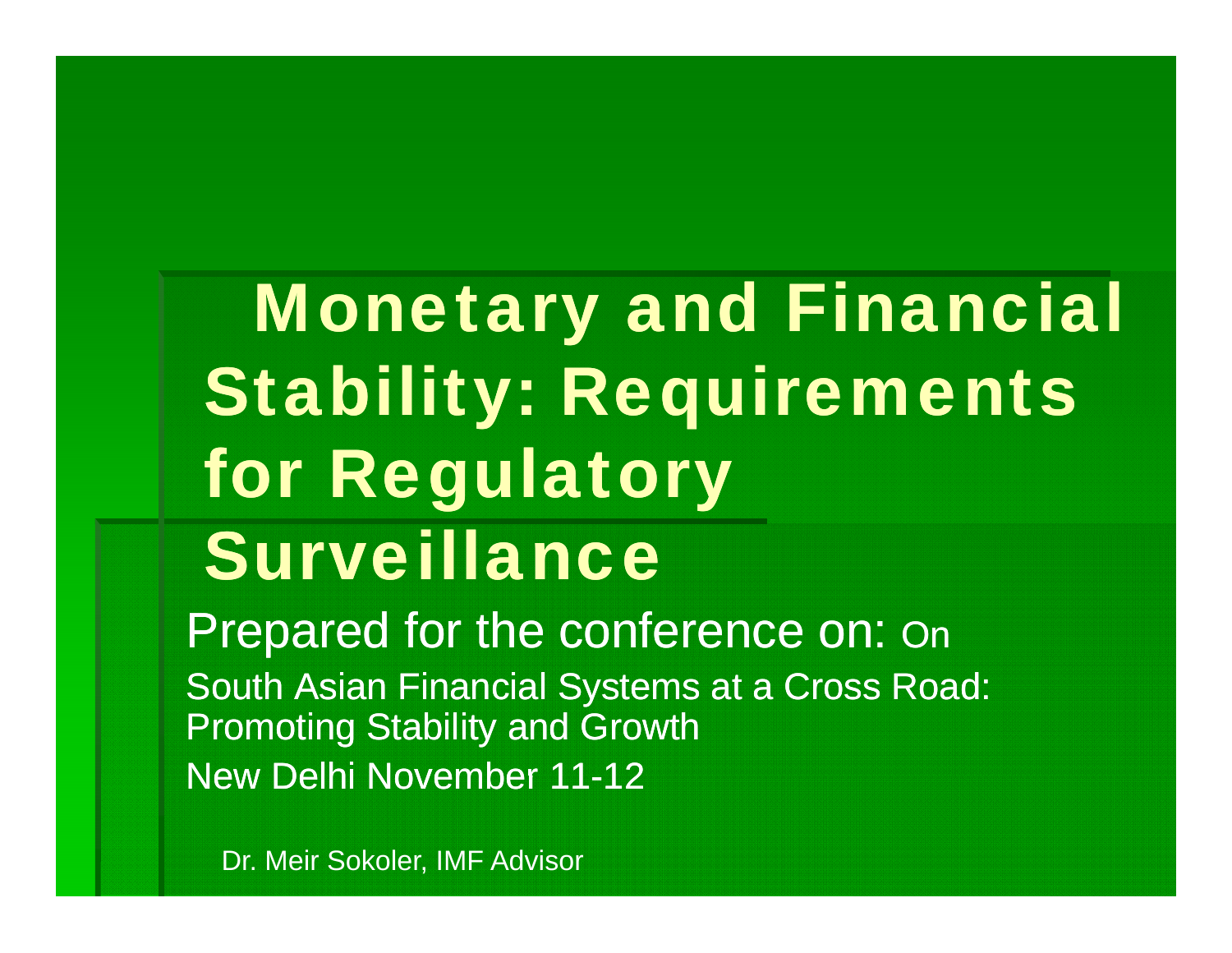# **The Topics**

#### $\blacksquare$ **Monetary Policy Effects on Financial Stability**

- *Duration Gap*
- *FX Risk*

#### $\blacksquare$ **Effects of Financial Stability on Monetary Policy**

- *Eff ti f M t P li Effectiveness o veness of Monetary Policy*
- *The Mode of CB Operation*
- *Volatility of Commodity Prices*
- *F i O dB k Foreign Owned Banks*
- $\blacksquare$  **Some Implications of the Interaction for Regulatory & Surveillance Systems**
	- **CB Central Role in Financial Supervision**
	- *The Bi Polar Supervision Model*
	- *The Important Role of CB Capital*
- П **The Importance of Data**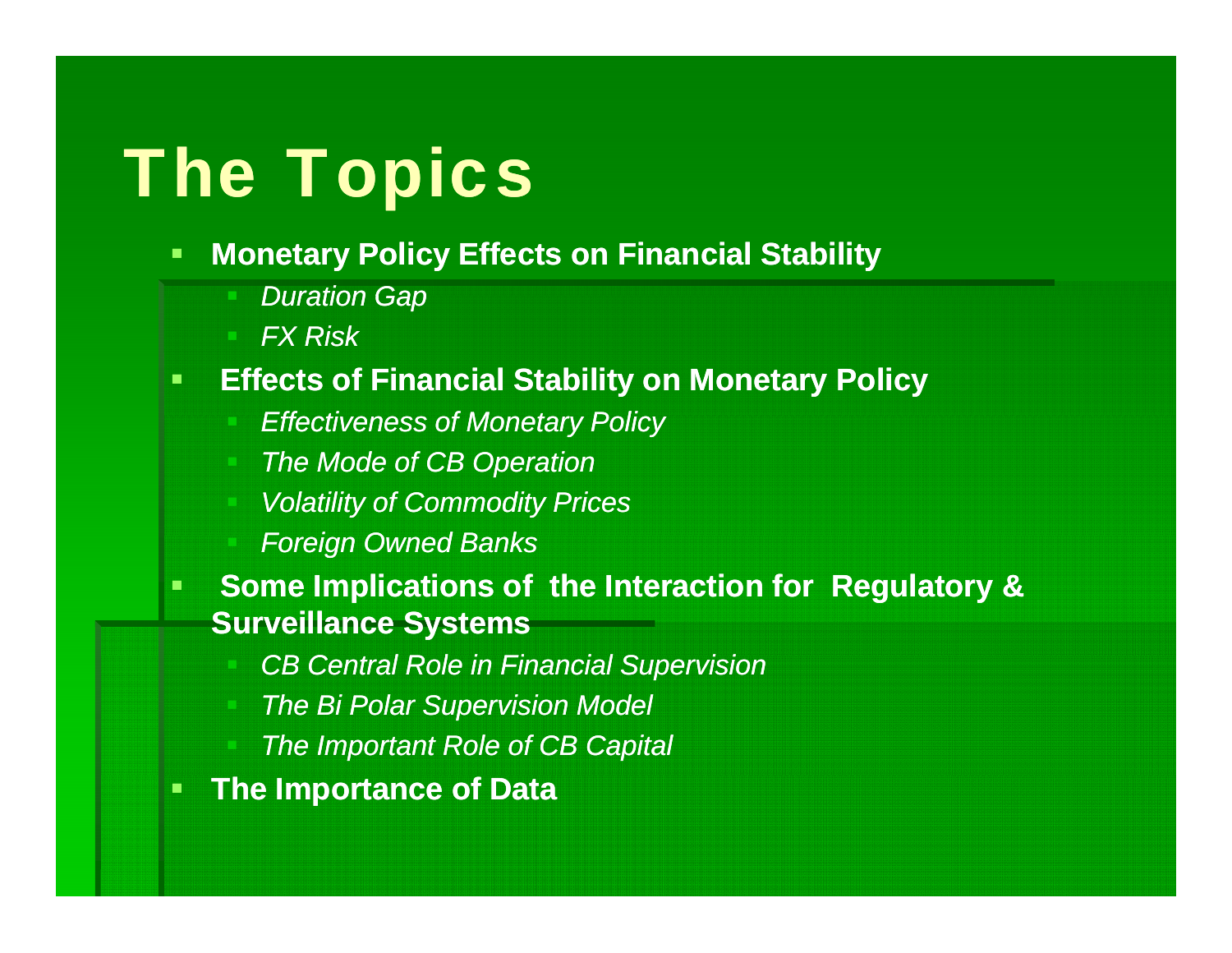# **Monetary Policy Effects on Financial Stability**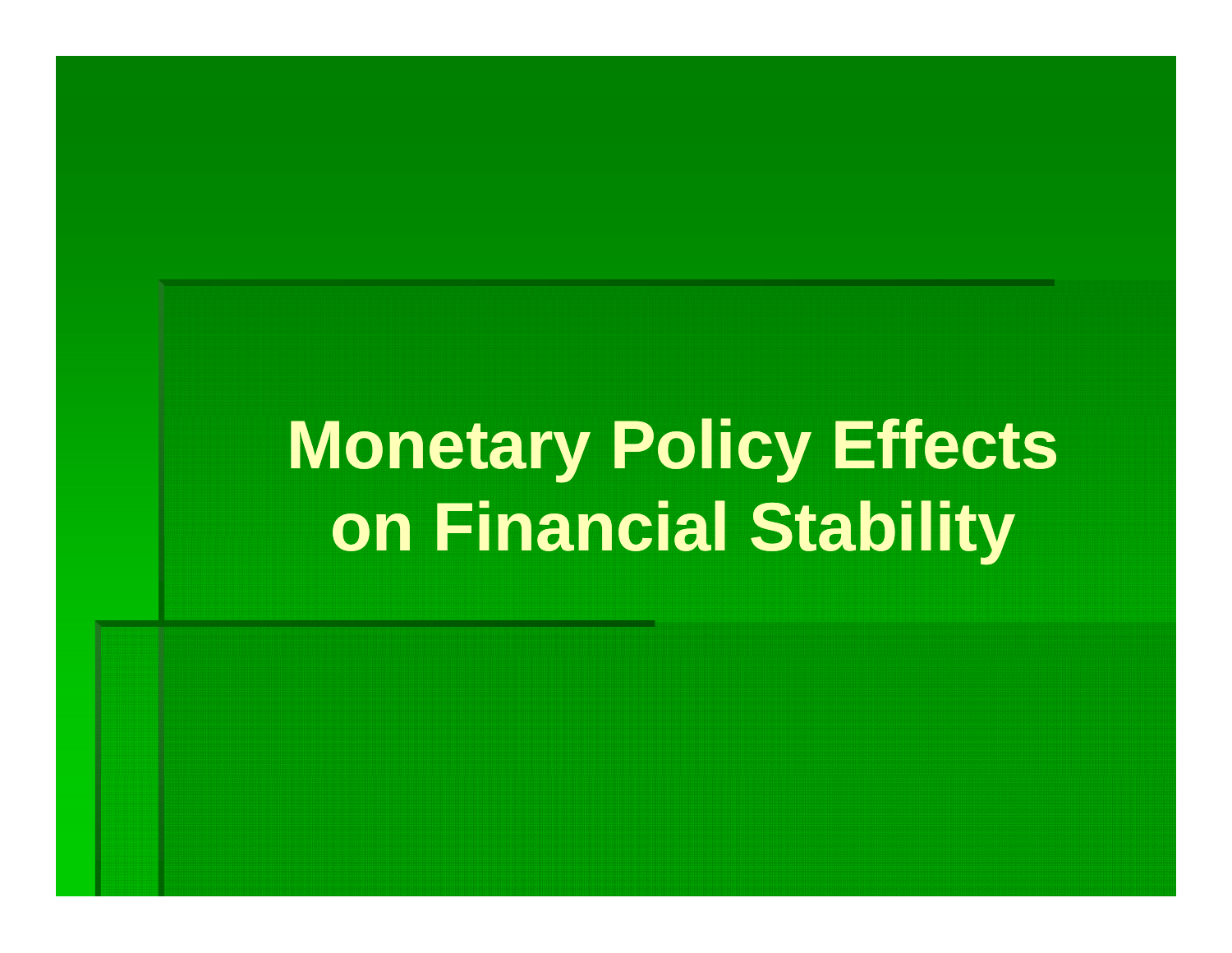# The Relationship Between Monetary and Financial Stability

- Until the 2008 Crisis many academics and practioners stressed the complimentarity of price stability and financial stability (one tool one target)
- $\Box$  However, the recent crisis demonstrated the potential conflict between the two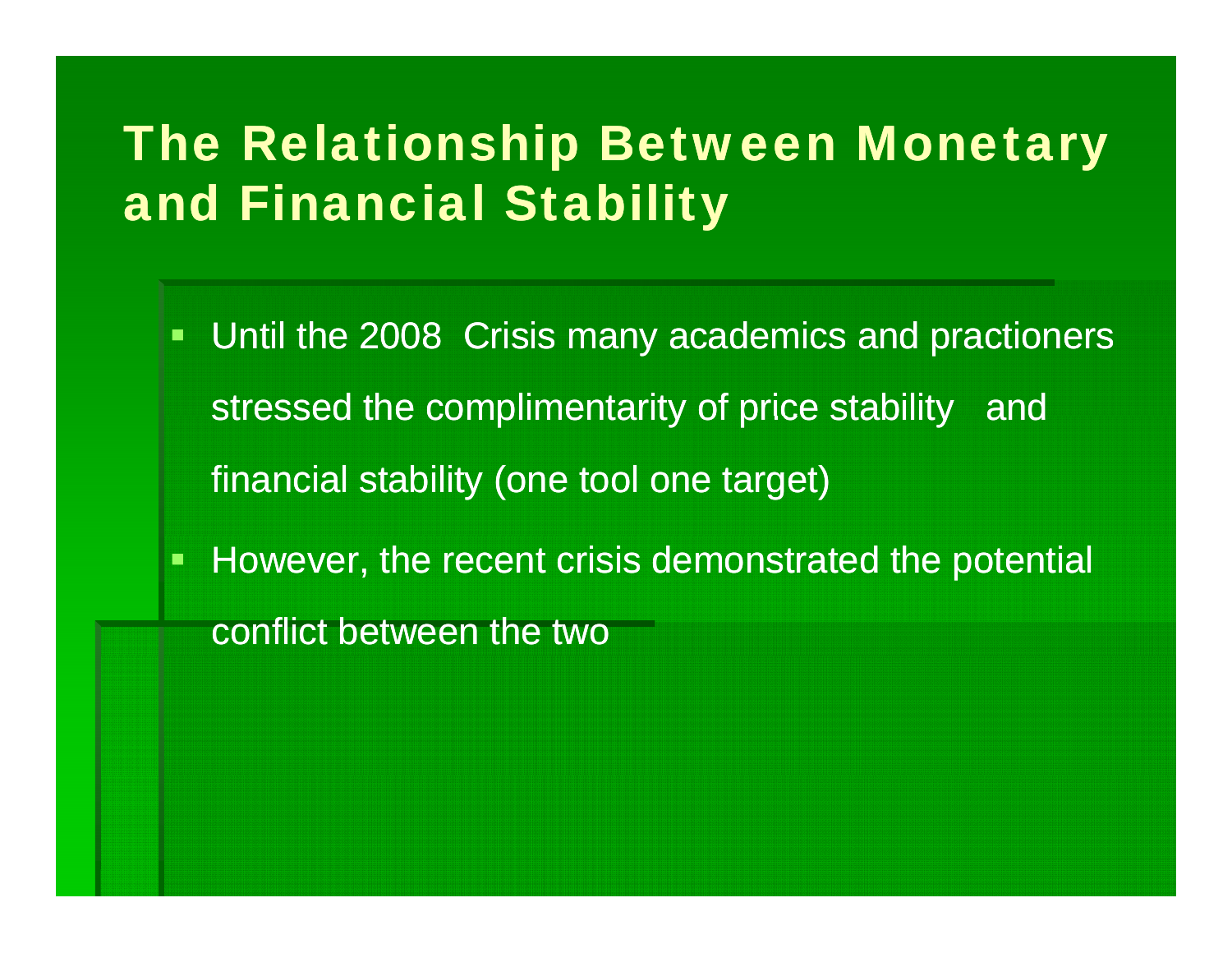#### The Duration Gap Example

- **At Present, because of the crisis, Central Banks (CB),** world over, are still keeping their key policy rates (KPR) at historical low levels
- **There is empirical evidence that prolonged periods of** low interest rates lead banks to increase loan amounts and maturates as part of softening lending standards (one dimension of the risk taking channel).
- **This, in turn** , increases the duration gap exposure of the banks and the risks associated with it.
- **The KPR in many countries will at some point in time** need to be raised in order to guard against rising inflation. (this has already happened in Israel for example) and banks will find themselves with losses due to rising refunding costs.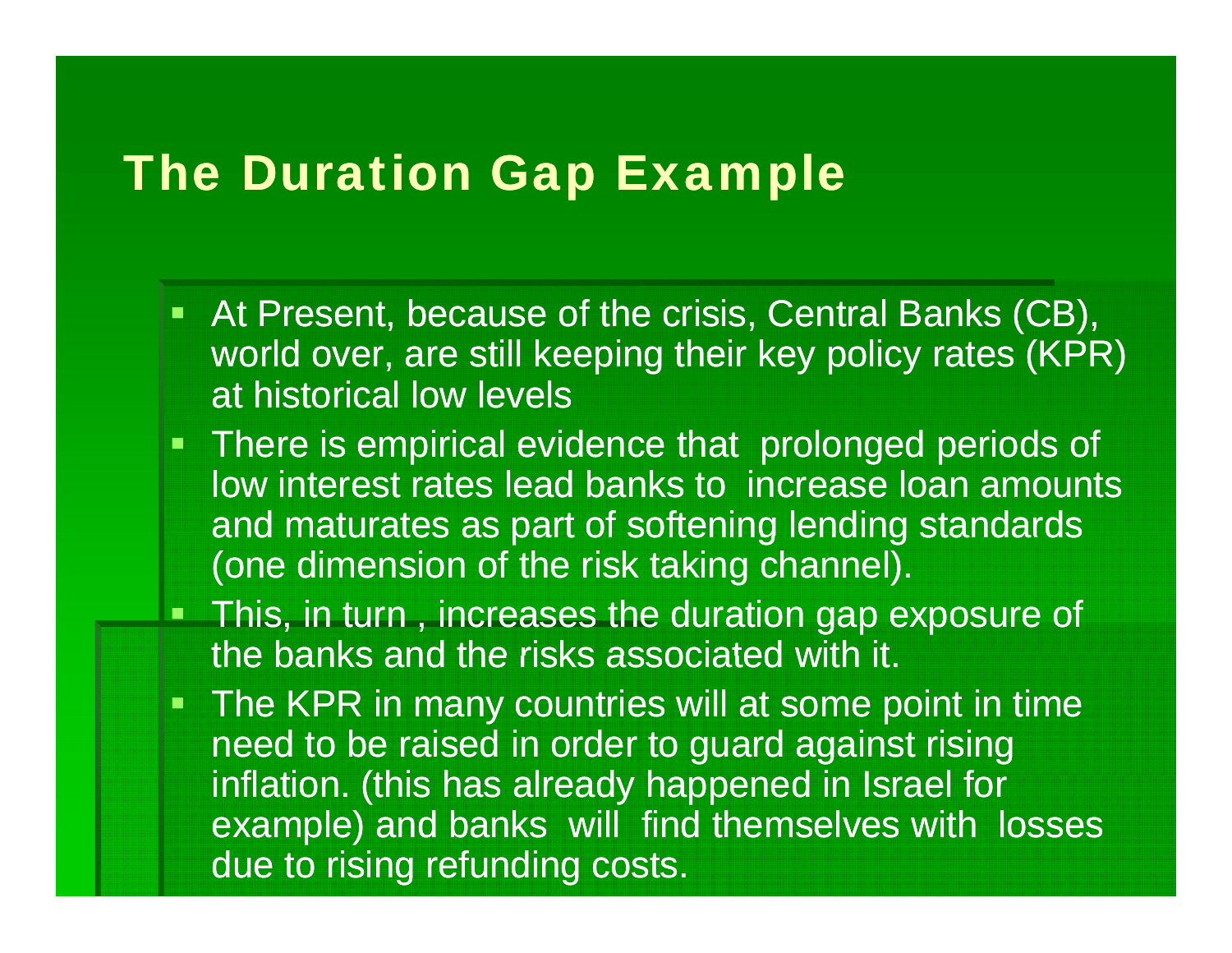# The Duration Gap Example

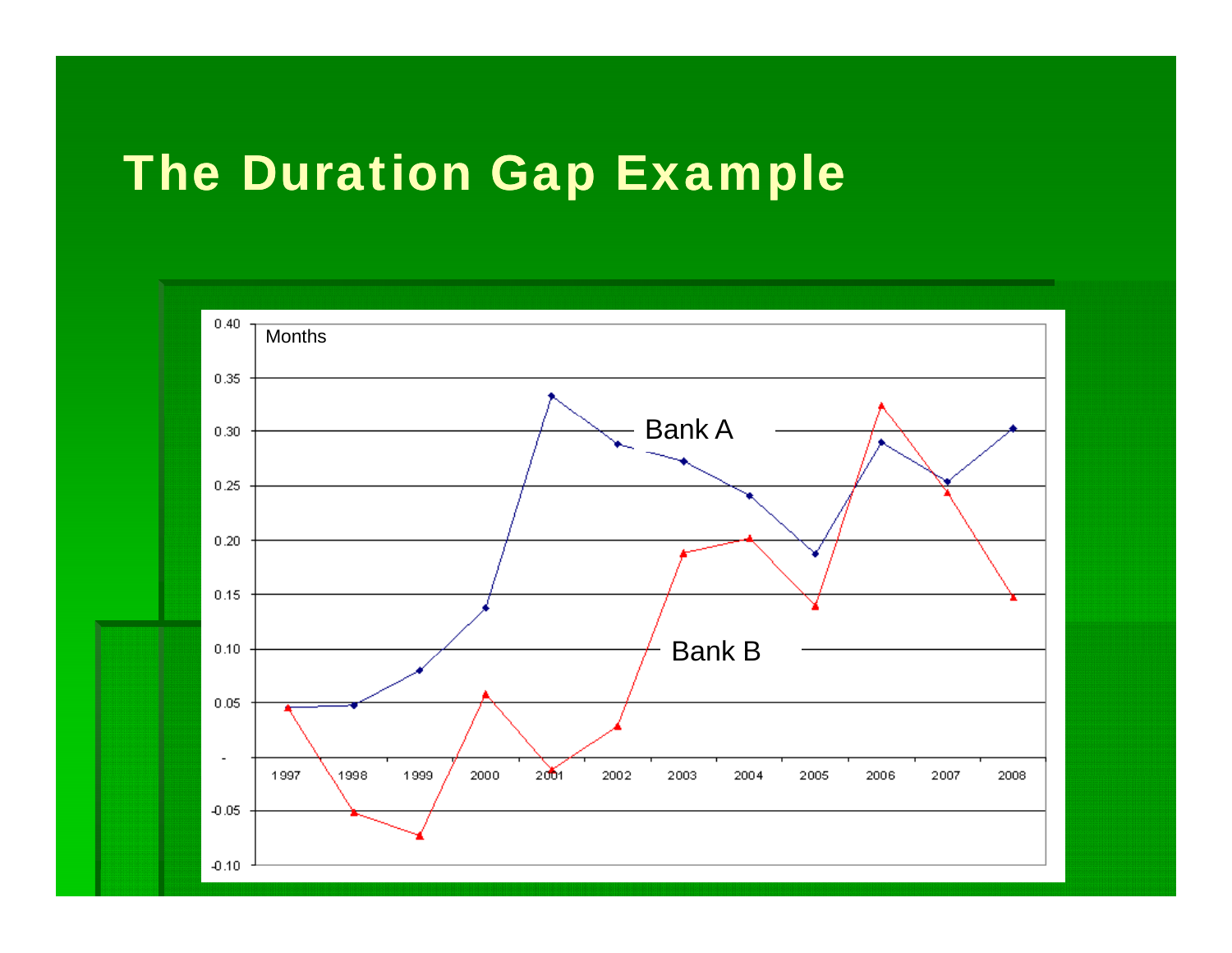# The Duration Gap Example

- $\blacksquare$  In order to counter balance the losses, banks may make increasingly risky loans to restore profitability (gambling for resurrection).
- This is one example where there is a clear trade-off between monetary and financial stability, since what is necessary from a monetary policy point of view may have adverse consequences on financial stability.
- $\blacksquare$  The challenge is how to improve the terms of this trade off by:
- T a) developing domestic capital markets to provide stable long term sources of finance
- $\Box$ **b**) coordinating timely and effectively between monetary policy and financial stability policies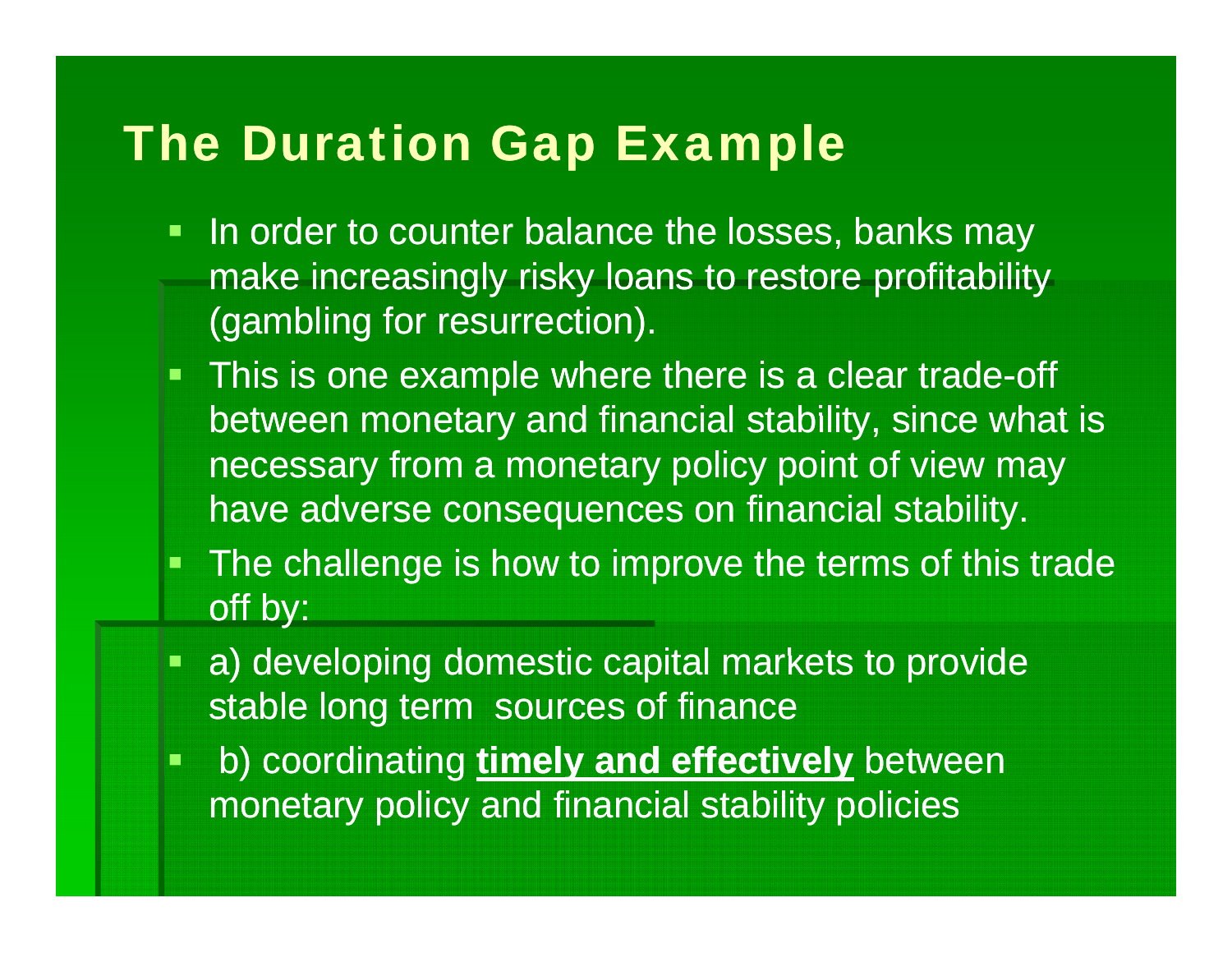# FX Risk Example

- $\blacksquare$  In countries which manage the Exchange Rate there is often a build-up of financial imbalances (,Argentina 1997-98, Esat Asia 2001-2002, Baltic countries 2008), through domestic borrowing in foreign currency, and when a large depreciation occurs it leads to a financial crisis.
- $\Box$ • Inflation Targeting (IT) Regimes with Flexible Exchange Rates often face similar problems.
- In Many emerging countries the exchange is perhaps the most important monetary policy transmission channel.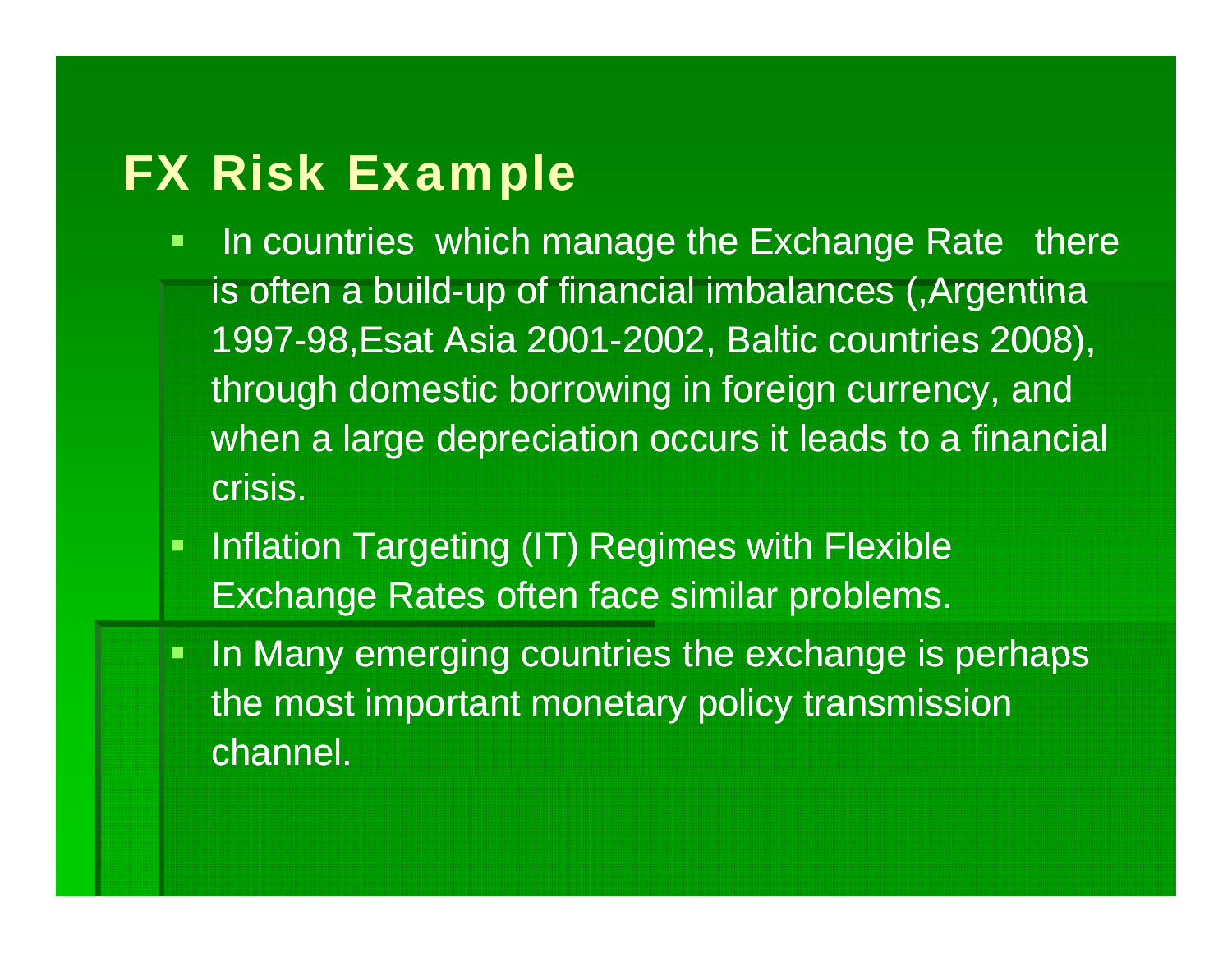# FX Risk Example

- **The greater the exchange rate flexibility, the more** effective monetary policy is.
- $\blacksquare$  $\blacksquare$  But here too there often is a trade-off with financial stability. If a CB has to raise the KPR to stem inflationary pressures ,it induces an appreciation of domestic the currency and incentivizes domestic agents (with no of FX risk hedge) to substitute foreign for domestic loans
- But when the exchange rate depreciates in response to cut in the KPR or due to other factors, banks suffer from increased credit risk induced by adverse outcome of the FX risk of their customers.
- **Here too surveillance, supervision, and governance** structures are important elements in mitigating the possible trade-off between monetary and financial stability.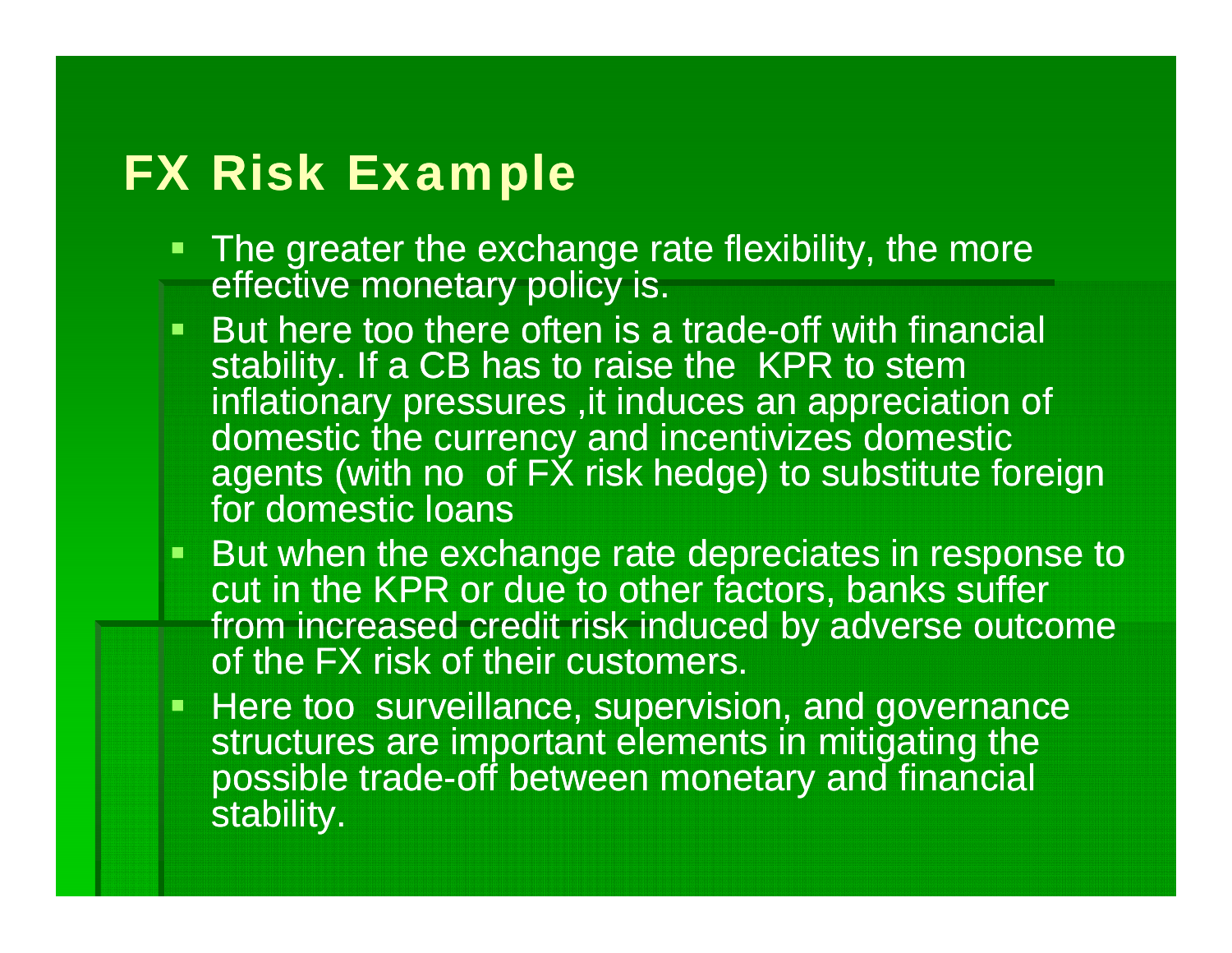# **The Effect of Financial Stability on Monetary Policy**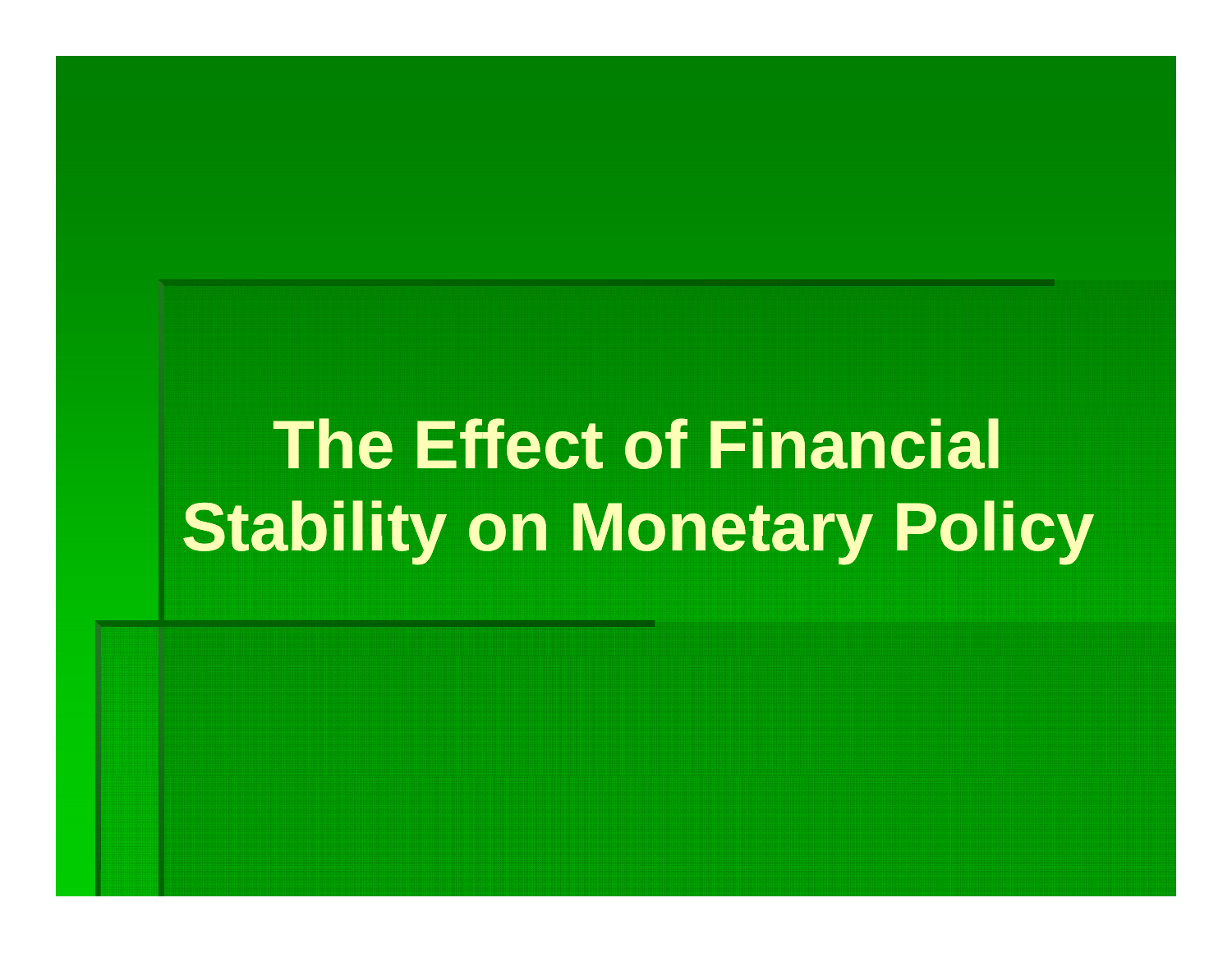## Effectiveness of Monetary Policy

- Modern monetary policy relies on the CB using the KPR to affect other rates in the economy-short and long rates, creditory and debitory rates-,and other asset prices in the economy (e.g., the exchange rate) and through them nominal spending (inflation and real activity).
- **The effectiveness with which changes in the KPR are** propagated into other rates and the rest of the economy depends on how well functioning (well oiled) the transmission mechanism is.
- **The first link in the chain of the transmission process is** the pass thorough from the KPR to very short run interest rates .
- As is shown in figure 1, the recent crisis has clearly demonstrates the damage to this link caused by financial instability.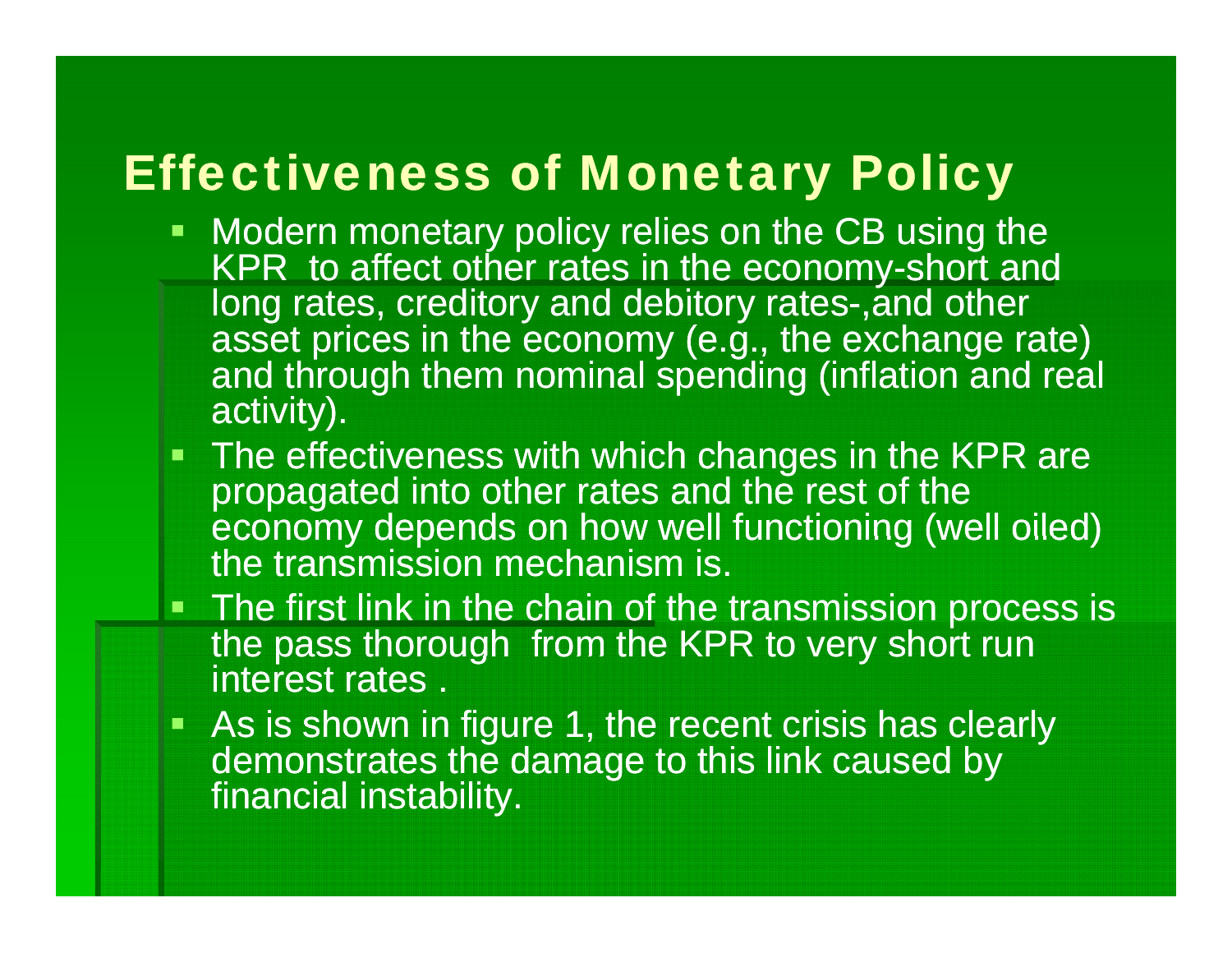# Effectiveness of Monetary Policy

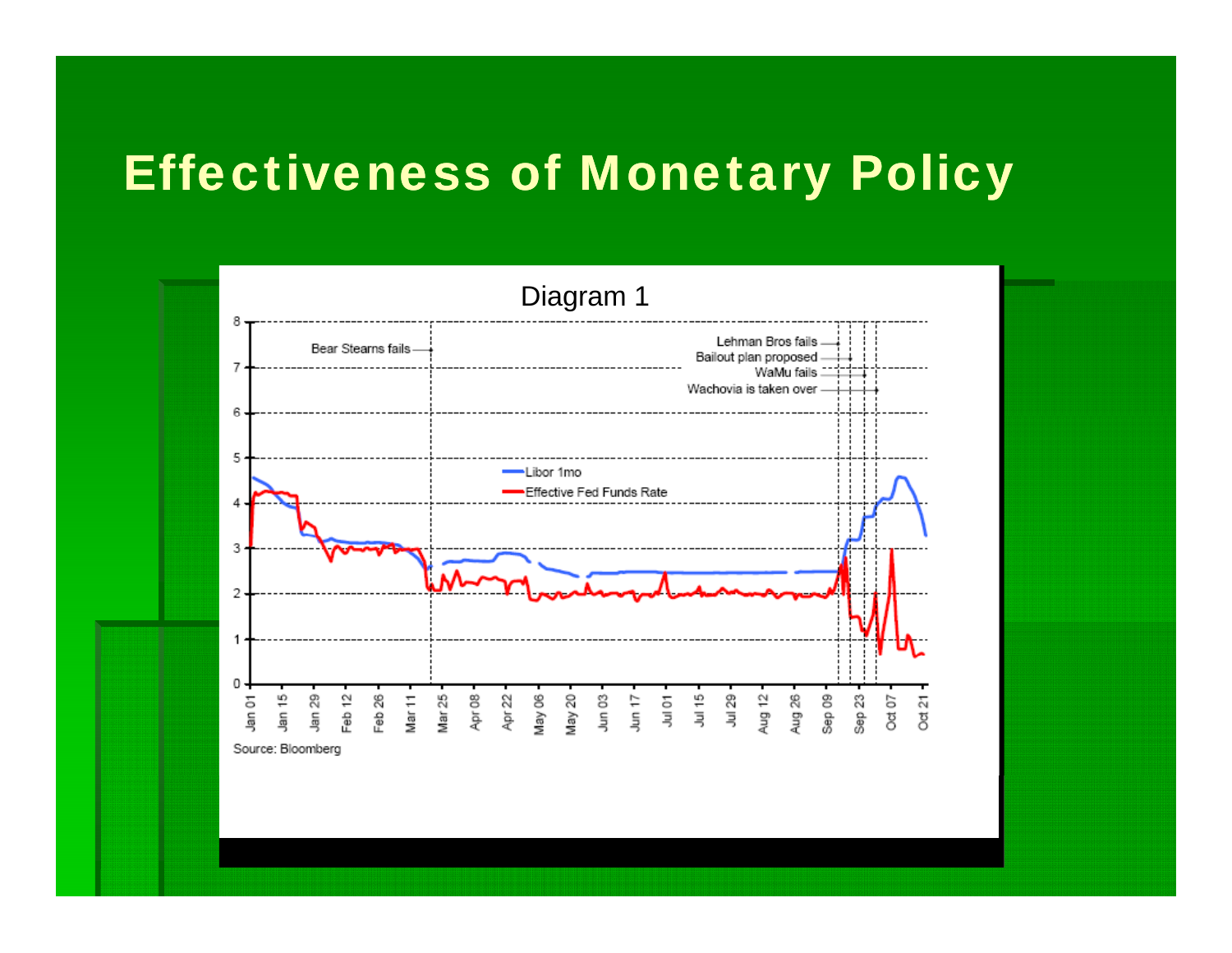# The Mode of CB Operation

#### **Changes in CB Operations Since 2007**

|                        | <b>Landing Operations</b> |                          |                      |              | <b>Outright Purchases</b> |                 |                 |                   |                                     |
|------------------------|---------------------------|--------------------------|----------------------|--------------|---------------------------|-----------------|-----------------|-------------------|-------------------------------------|
|                        | <b>More</b>               | <b>More</b>              | Longer               | <b>FX</b>    | <b>FX</b>                 | <b>Equities</b> | <b>Private</b>  | <b>Government</b> | <b>Bail-Outs</b>                    |
|                        | Counter<br><b>Parties</b> | Liberal<br><b>Collat</b> | <b>Term</b>          | <b>Swaps</b> |                           |                 | <b>Debt</b>     | <b>Debt</b>       | <b>Capital</b><br><b>Injections</b> |
|                        |                           | eral                     |                      |              |                           |                 |                 |                   |                                     |
| <b>Australia</b>       |                           | ✓                        | $\blacktriangledown$ | М            |                           |                 |                 |                   |                                     |
| <b>Britain</b>         |                           | ✓                        | Ş                    | V            |                           |                 | √               | ☑                 | ✓                                   |
| Canada                 | ⊻                         | $\checkmark$             | ζ                    | V            |                           |                 | <b>Possible</b> | <b>Possible</b>   |                                     |
| <b>Euro</b><br>Area    |                           | ✓                        | ζ                    | <u>n/</u>    |                           |                 | <b>Possible</b> | <b>Possible</b>   |                                     |
| Japan                  |                           | ✓                        | V                    | ✔            |                           | ☑               | Ŋ               | ⊻                 | <b>Possible</b>                     |
| Sweden                 | ⊻                         | ⊻                        | V                    | M            |                           |                 |                 |                   |                                     |
| <b>Switzerla</b><br>nd |                           | K                        | ☑                    | V            | $\Delta$                  |                 |                 |                   | V                                   |
| <b>USA</b>             |                           | ✓                        | √                    |              |                           |                 |                 | ✓                 | V                                   |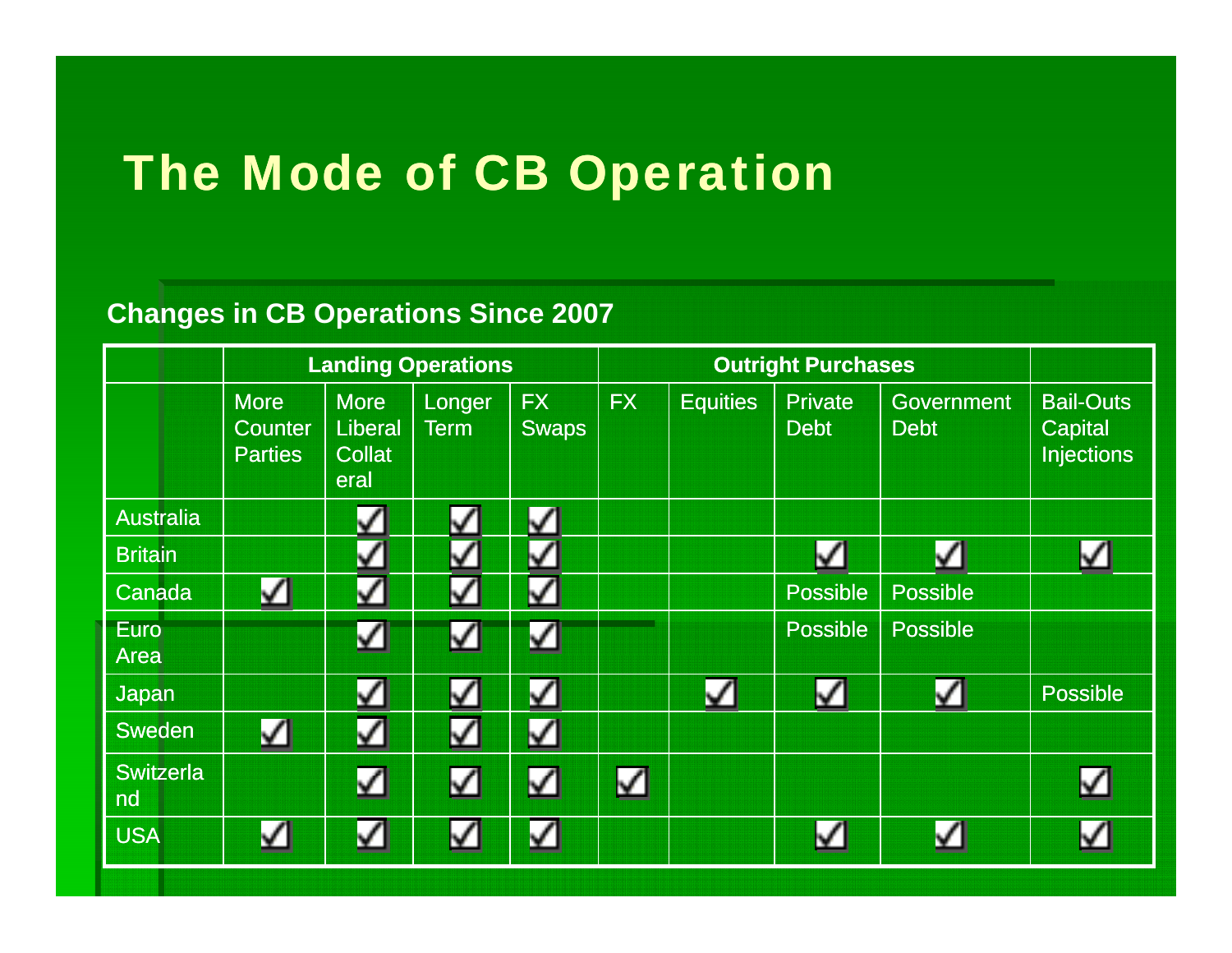## The Mode of CB Operation

- Expanding the counterparties to CB loans, and including more risky assets as collateral is problematic
- $\blacksquare$ It may create political pressure which in turn may result in less CB independence and credibility.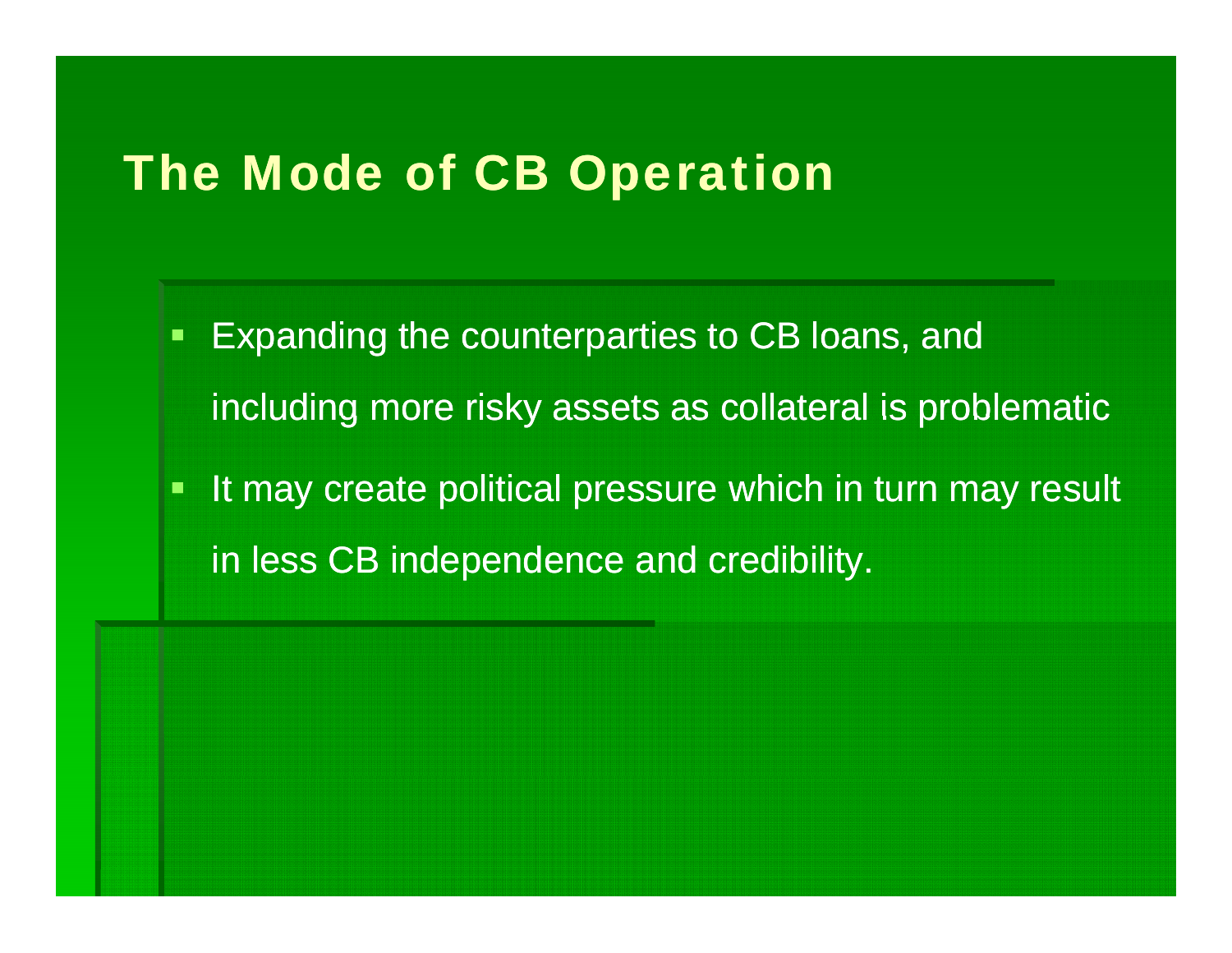# Volatility of Commodity Prices

- $\blacksquare$  An additional source of impairment of monetary policy effectiveness, caused by the financial crisis, is through its effects on the collapse of commodity prices
- The sharp decline in revenues from oil no doubt affected adversely the fiscal positions of counties such as Nigeria for example.
- **The induced increases in fiscal deficits, the need to rely** more on domestic sources to finance them, increased the danger of monetary policy being threatened by fiscal dominance.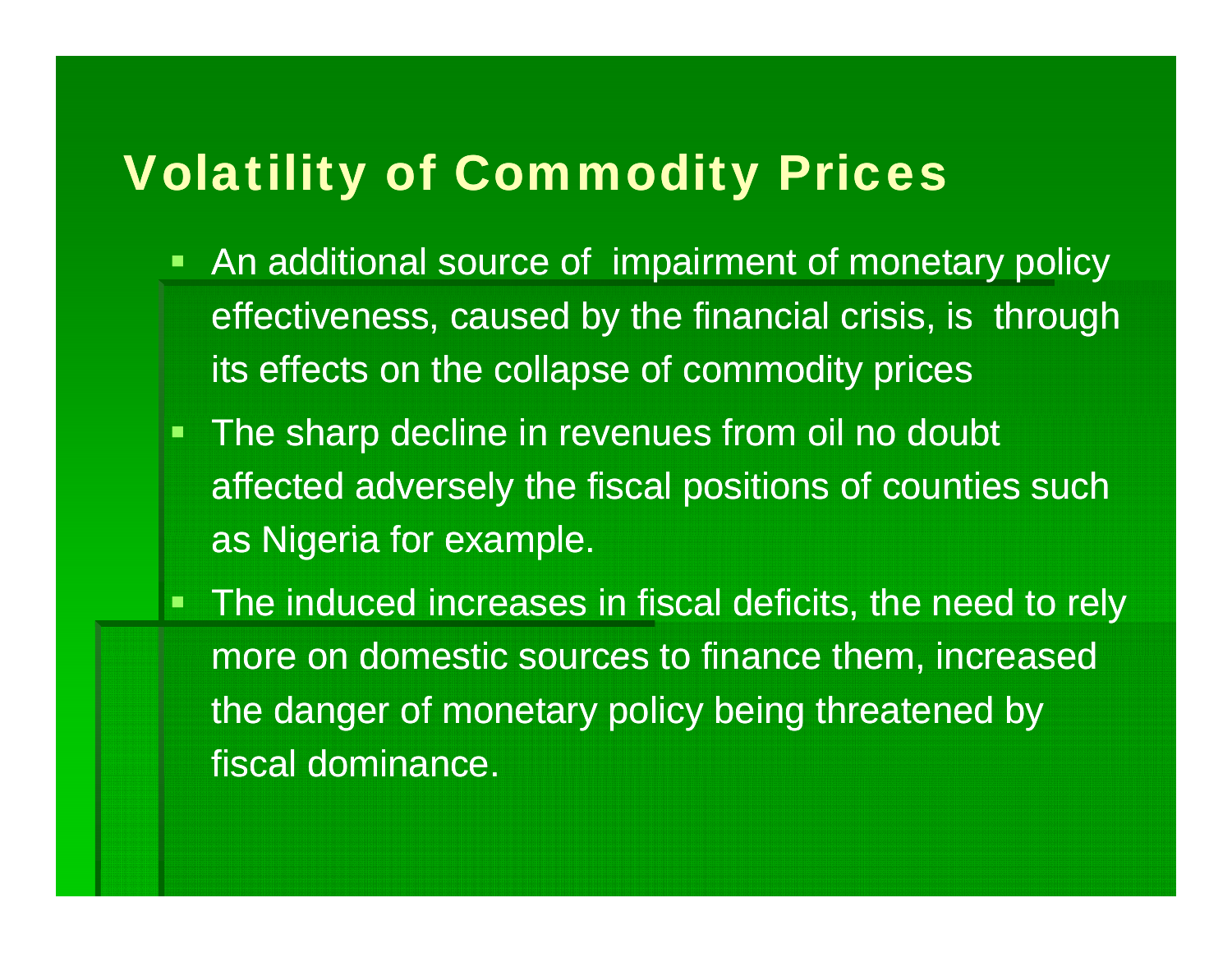# Volatility of Commodity Prices

- $\blacksquare$  An International Effort to Improve Capacity of Dealing with Volatility of Commodity Prices
	- How to improve the functioning of the commodity future and derivatives markets to improve the hedging capacity (e.g. lengthening future and option oil contracts)
	- What, if any, should be the role of international organizations in this endeavor(build on the idea of the IMF new FCL line)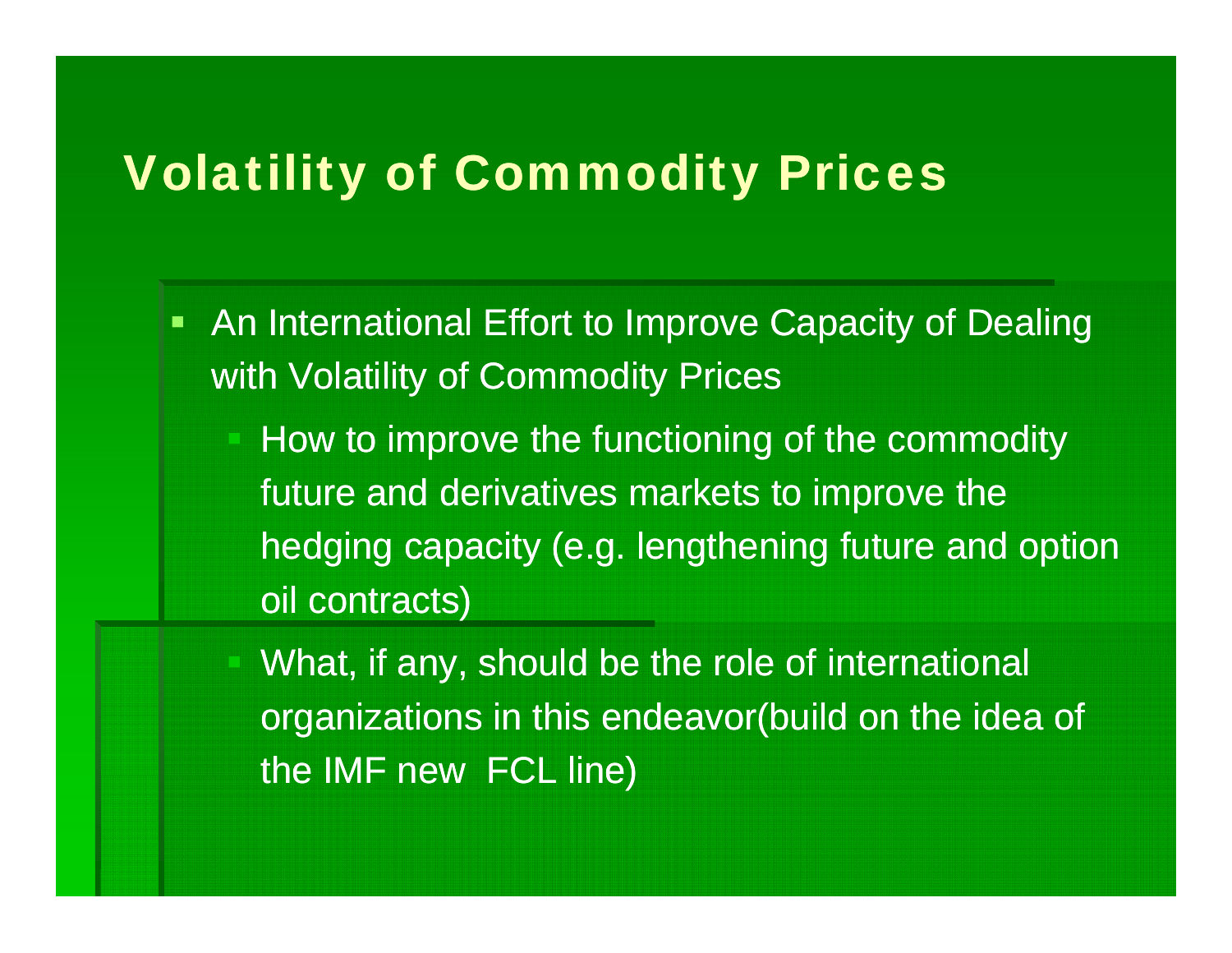### Foreign Owned Banks

- $\blacksquare$  Another potential problem for monetary policy effectiveness may be caused by foreign owned banks operating in the domestic economy.
- If their lending and borrowing activities, their policies, etc. are affected less by the conditions in the domestic economy, and more by conditions in the home country, the monetary transmission process will operate less effectively.

 The legal frameworks, governance structures, how they are supervised (including cooperation with the authorities in the mother countries) are obviously important in this regard.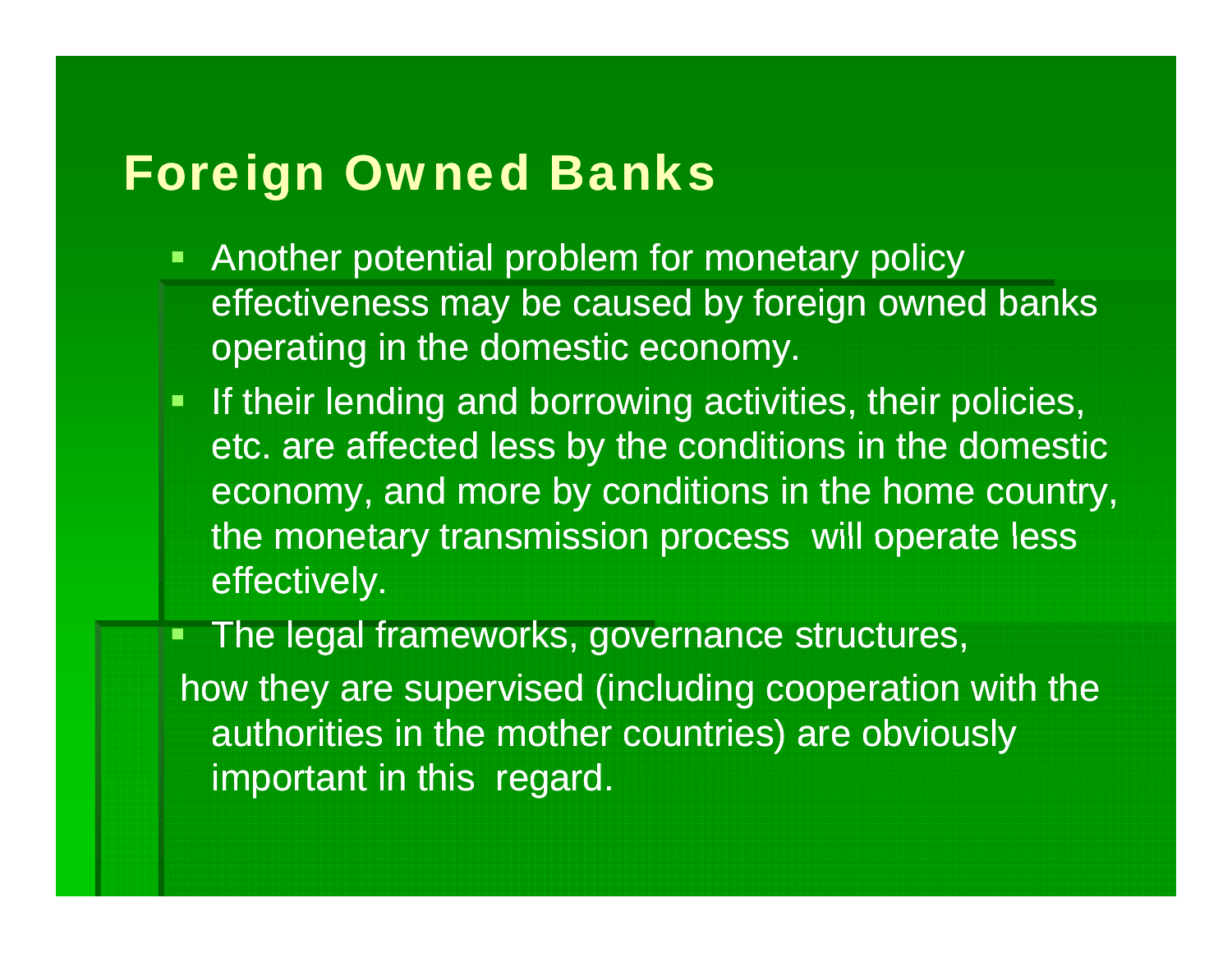### Foreign Owned Banks

 $\blacksquare$  Reconsidering the Policy towards Foreign Ownership of Domestic Banks (including governance issues) in order to enhance both Financial Stability and Monetary Policy Effectiveness

*"Charles Goodhart raises the important point of cross-border operations.*  I am afraid that one outcome from this crisis may be that national *authorities will insist that foreign banks conduct local operations through a separately incorporated local subsidiary. While this will impede efficiency, it could enhance stability and make closure easier. More generally, any bankruptcy plan will have to address knotty issues such as who has closure authority, what the loss-sharing arrangements between countries for closed banks will be, and how foreign operations*  of domestic banks will be treated. This is something that regulators have *to pay far more attention to."*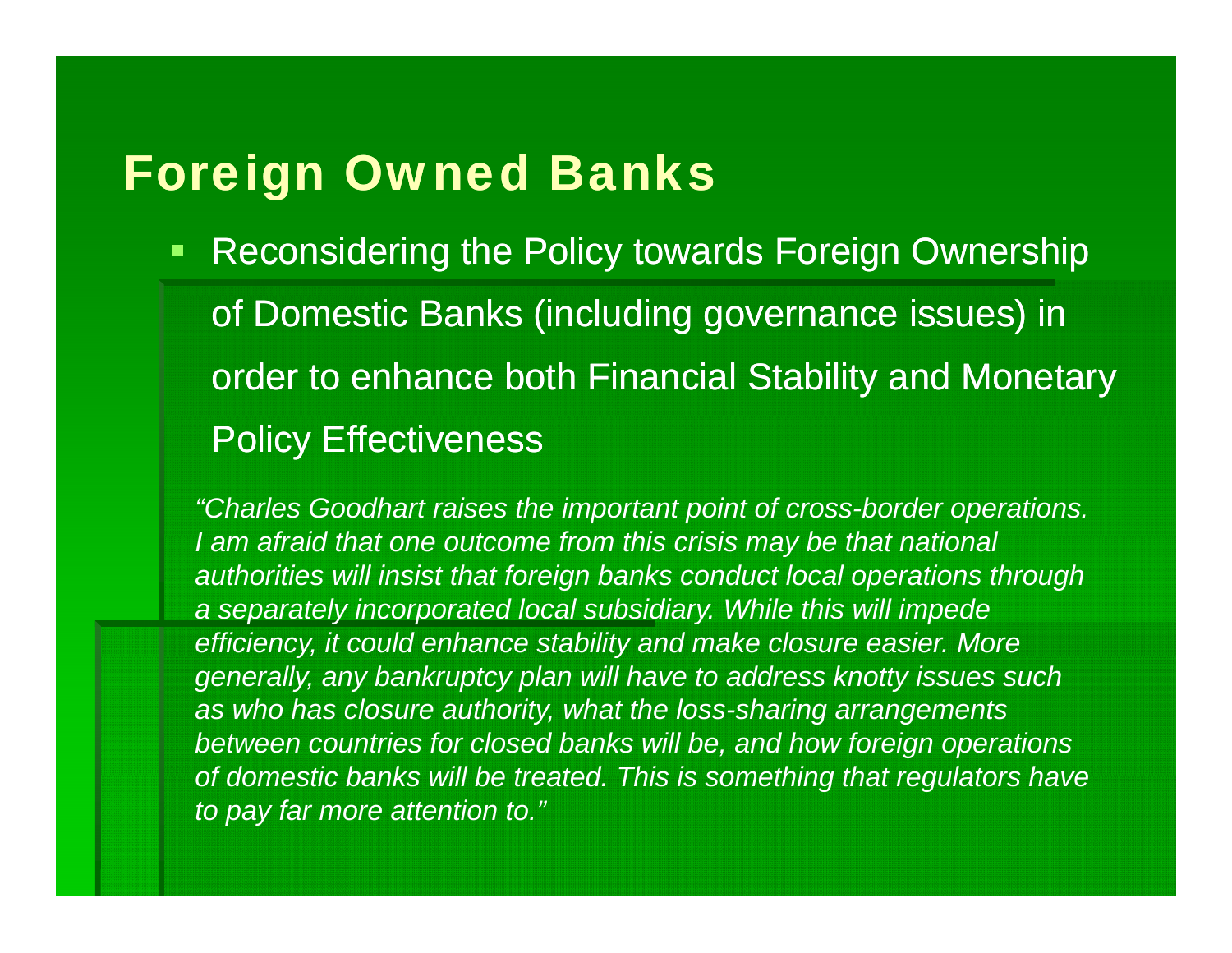**Some Implications of the Interaction for Regulatory & Surveillance Systems**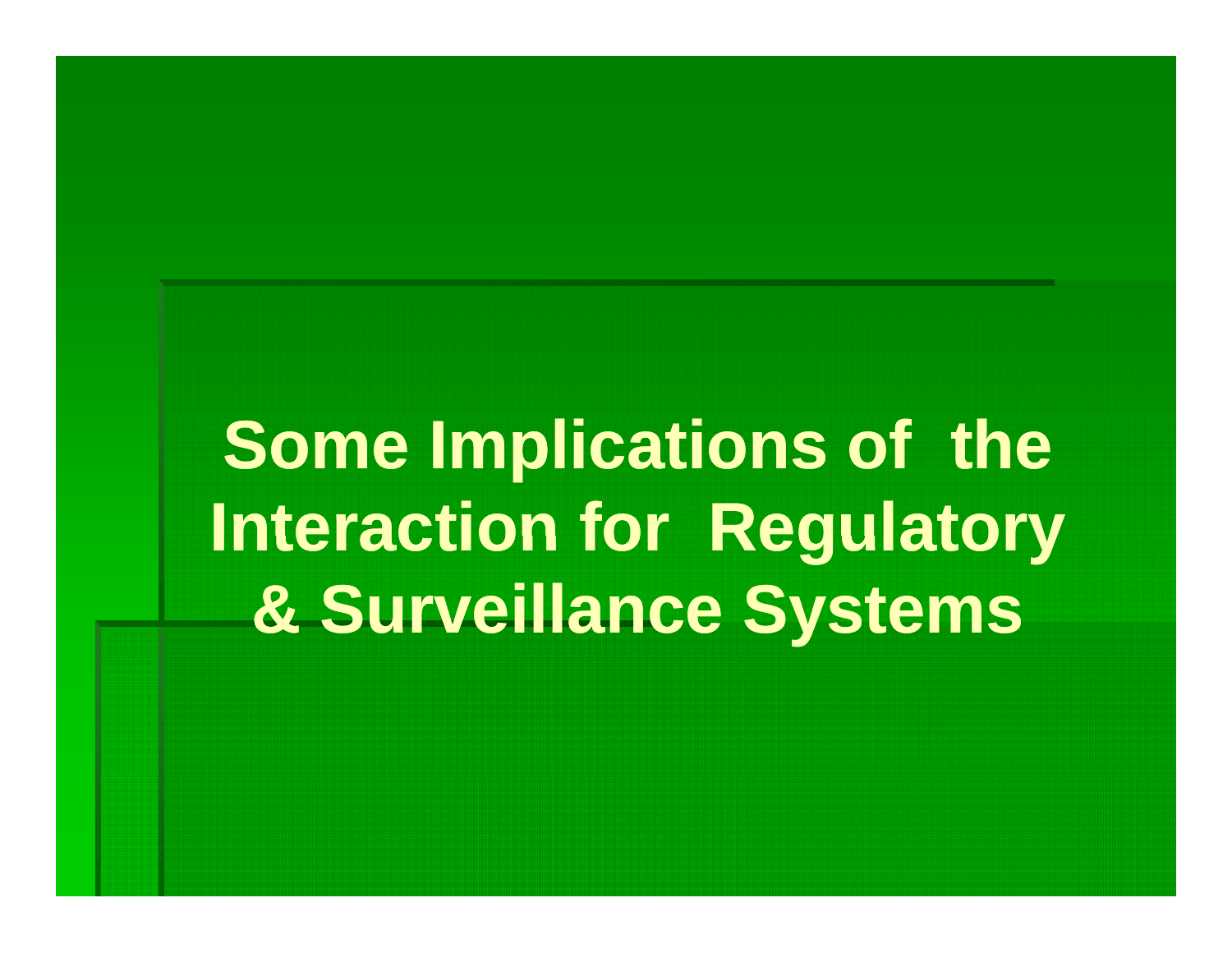# CB Central Role in Financial Supervision

- Central Banks should be play a center role (much greater than before the crisis) in financial regulation because:
- $\blacksquare$  The interaction of monetary and financial stability implies a need to coordinate between the two sets of policy tools.
- $\blacksquare$ • Coordination within one organization is better than across organizations, as proved by the experience of the BOE and NAS with Northern Rock. Distinguishing between <sup>a</sup> liquidity and solvency problems are often difficult to make in real time.

**The need CB's to extend the Lender of Last Resort** Facility to other than banks financial institution (Bear Stern, AIG) also structuring supervision along functional lines rather than along sectoral ones.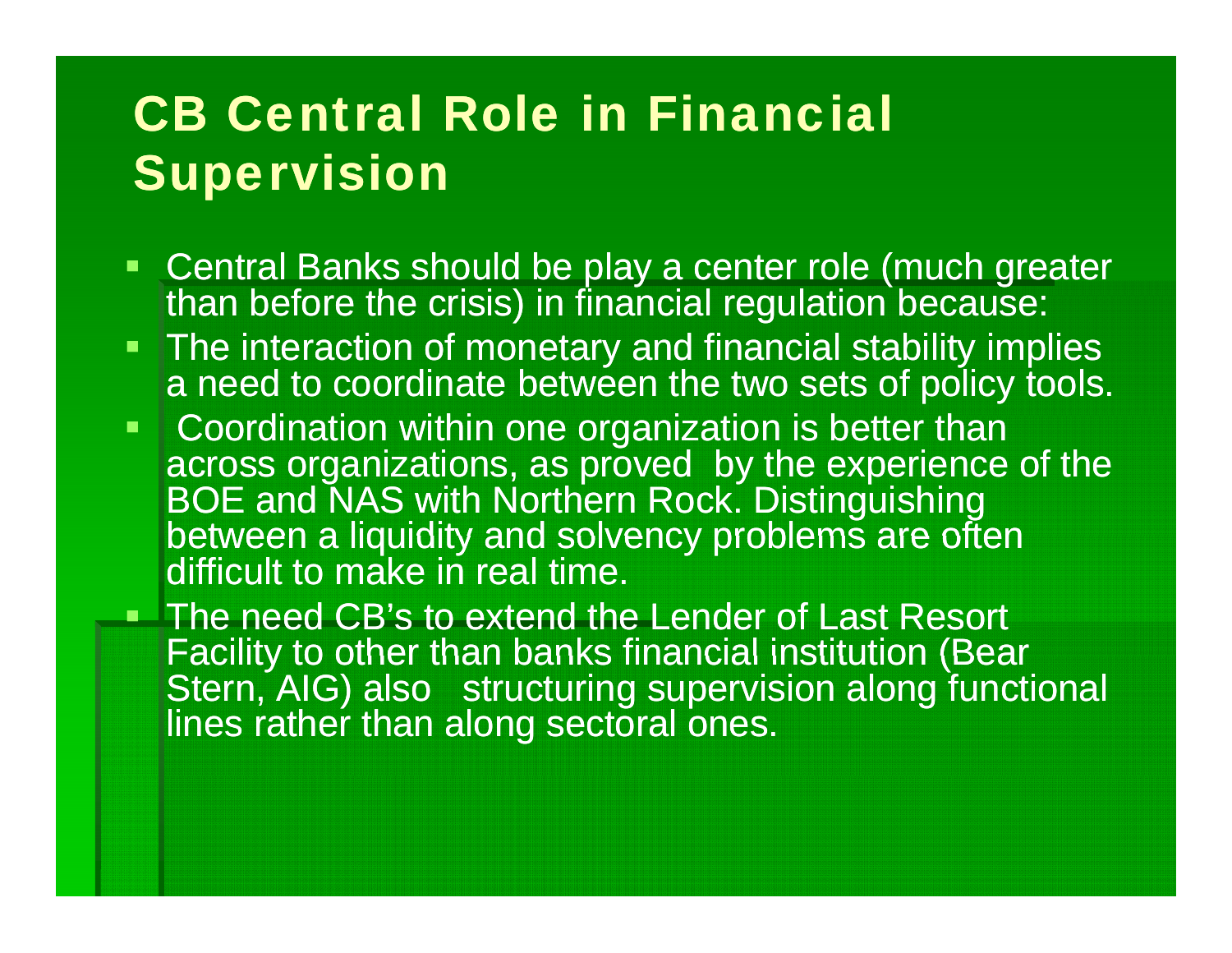### The Bi Polar Supervision Model

• This means adopting the bi-polar approach to supervision (the Dutch model) ,where the prudential supervision of the entire financial system is at the CB and the conduct of business regulation is at the local SEC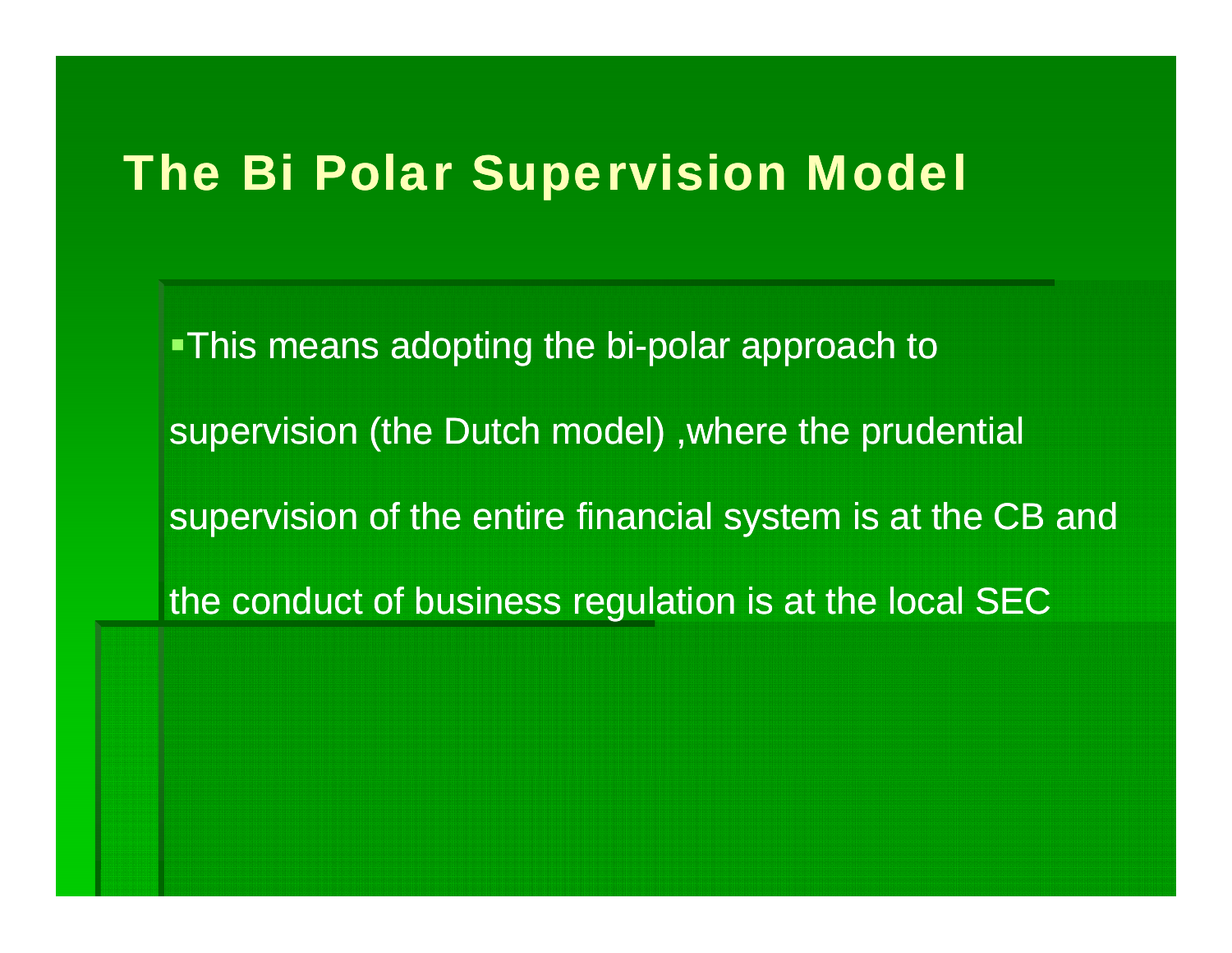# The Important Role of CB Capital

- Adopting the bi-polar model of regulation and supervision requires political backing and sufficient resources, enabling CBs to act timely and on a necessary scale.
- **This, in turn, would require paying much closer** attention to the topic of CB capital
- CB capital is also important because recent enormous changes in the size and structure of several very important CB's raise the risk of political interference and less CB independence.
- Viewing the CB Capital (mostly seniorage -income accumulation) as cushion to be used in time of economy-wide systemic financial crisis should gain importance.
- **Reconsider rules and procedures of transferring CB** profits to the Government.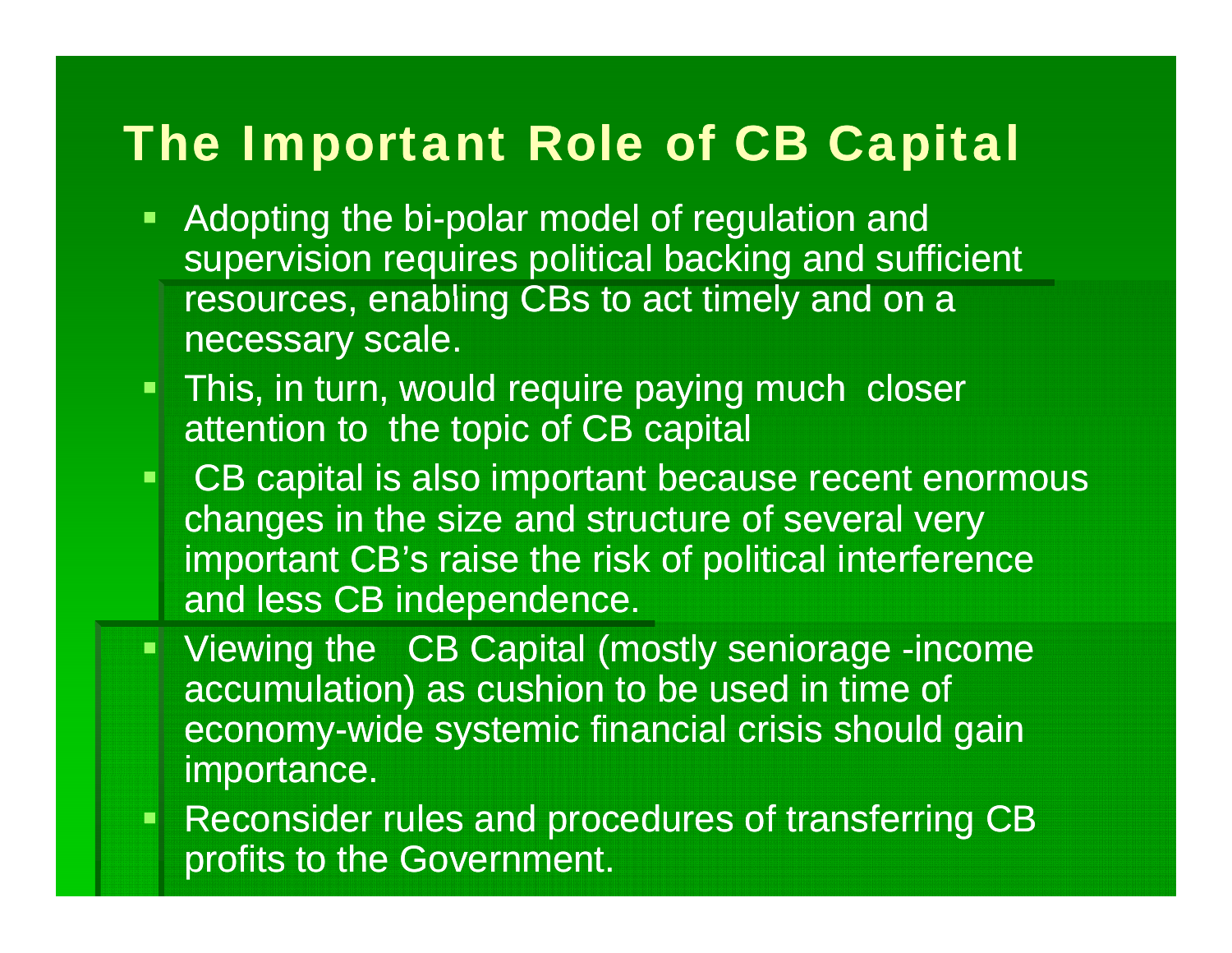# The Importance of Data

- $\mathcal{L}(\mathcal{L})$  and  $\mathcal{L}(\mathcal{L})$  and  $\mathcal{L}(\mathcal{L})$  The Importance of a Good Data Infrastructure
	- Sterss Testing
	- The Importance of collecting and analyzing data with Macro prudential "glasses". (a supervisor might press <sup>a</sup> particular bank to lend less during <sup>a</sup> a slump,where as from a macro prudential point of view this could make matters worse.)
	- Importance of Data from non Financial Sectors and from the various relevant sectors of the real economy(both stock and flows data).

"Successful innovation will always run ahead of bulding the structures designed to support them" (Andrew Crocket)

**But the Challenge of Policy Makers is Makers to Reduce this Time Lag**